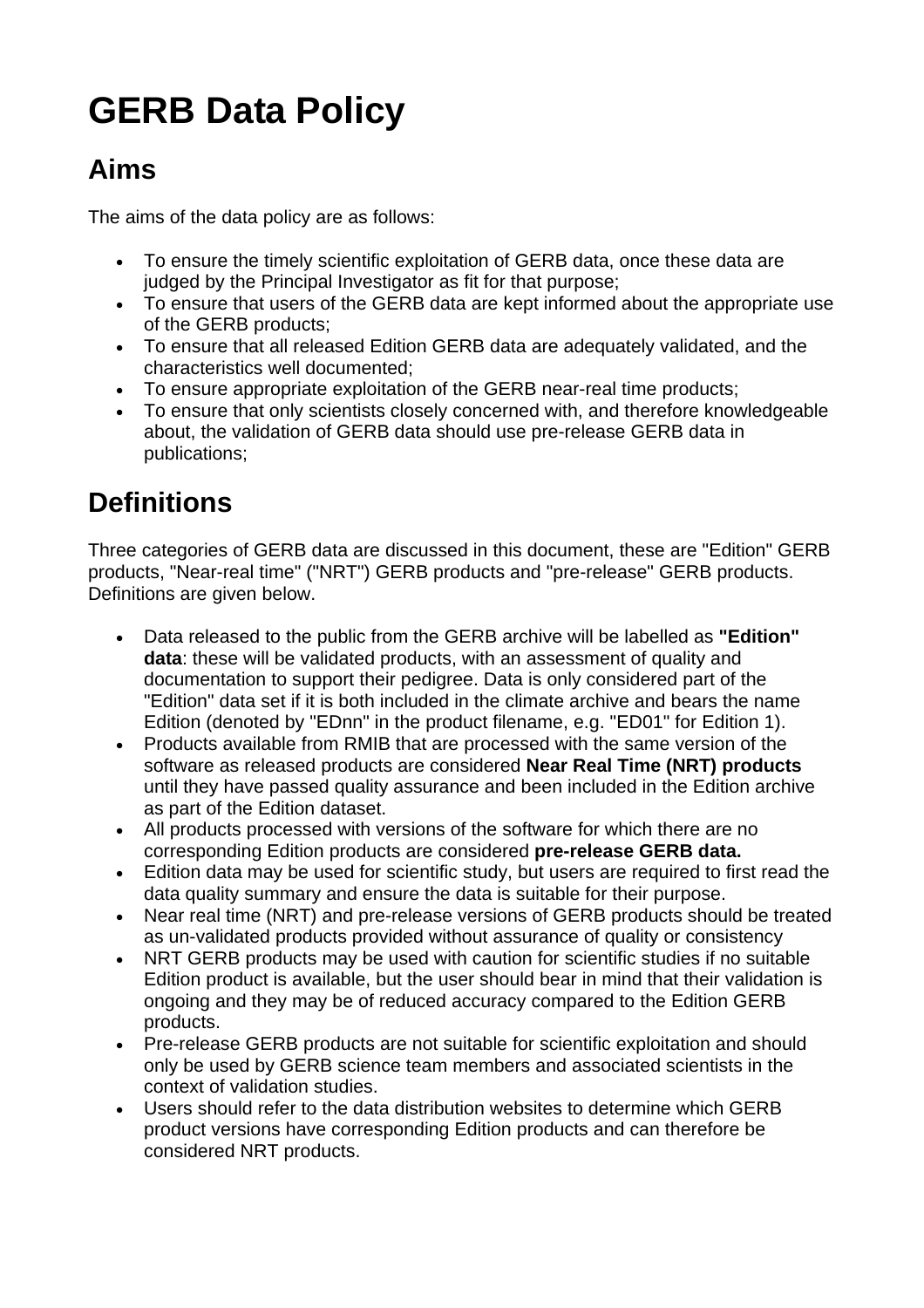### **Data Policy**

**Anyone wishing to use GERB data for any reason should first register for data access.** This registration should be made even if data has been obtained from some other source, this will ensure that the use of the data are appropriate and enable the GERB project to keep all users informed of any relevant findings or changes to the data.

To register for access to the released Edition GERB data, users should contact gerb@imperial.ac.uk. For access to the near real time GERB products users should go to https://gerb.oma.be/mailman/listinfo/rolss/.

All GERB data may be used solely for the purpose for which they were supplied. They may not be used by any other projects or researchers unless these have obtained permission to do so by registering for data access. Please note that this applies even for other bona fide academic work.

Data sets must not be passed on to third parties under any circumstances. Any scientist requiring data that happens to have been supplied already to someone else, even within the same institute or program of research, must first register for data access. It is the responsibility of registered users to ensure that any subsequent use of the data downloaded for a specified project is registered.

**All publications resulting from the use of any GERB data should clearly state the data product used and reference Harries et al. (2005).** It is requested that authors acknowledge the GERB project in their publication and forward electronic copies of papers accepted for publication to the GERB project teams at Imperial and RMIB.

**"Edition" GERB data products are released data that have undergone validation.** Every attempt will have been made to ensure consistency of processing within a given edition. **These data may be used quantitatively for approved scientific studies by scientists who have registered for access to the GERB data.** It is the responsibility of users of released Edition GERB data to read the associated quality summary and determine if the products are suitable for the intended studies.

**All GERB products not bearing Edition in their name or appearing in the Edition archive are near-real time or pre-release versions of the GERB data. These should be considered un-validated products provided without assurance of quality or consistency.** However, once a near-real time product has passed quality assurance and been included as part of the Edition dataset it may be considered as Edition data.

**Near-real time products may be used with caution for scientific studies if they are produced with a software version for which there are corresponding "Edition" GERB products.** However, the user is advised that the validation of these products is ongoing, and that the quality indicators applied to the Edition products are not necessarily relevant to the near-real time products. **Any work using these data should clearly state that 'near real time GERB products which may be of reduced accuracy compared to Edition GERB data' are being used** and should note the version number and product type. These data may be presented in conference papers by any registered user of the GERB data if it is made clear that NRT GERB data are used. NRT data should only be included in peer-reviewed publication if the existing Edition data are not adequate for the study, and it must be clearly stated in the publication that near real time GERB data which